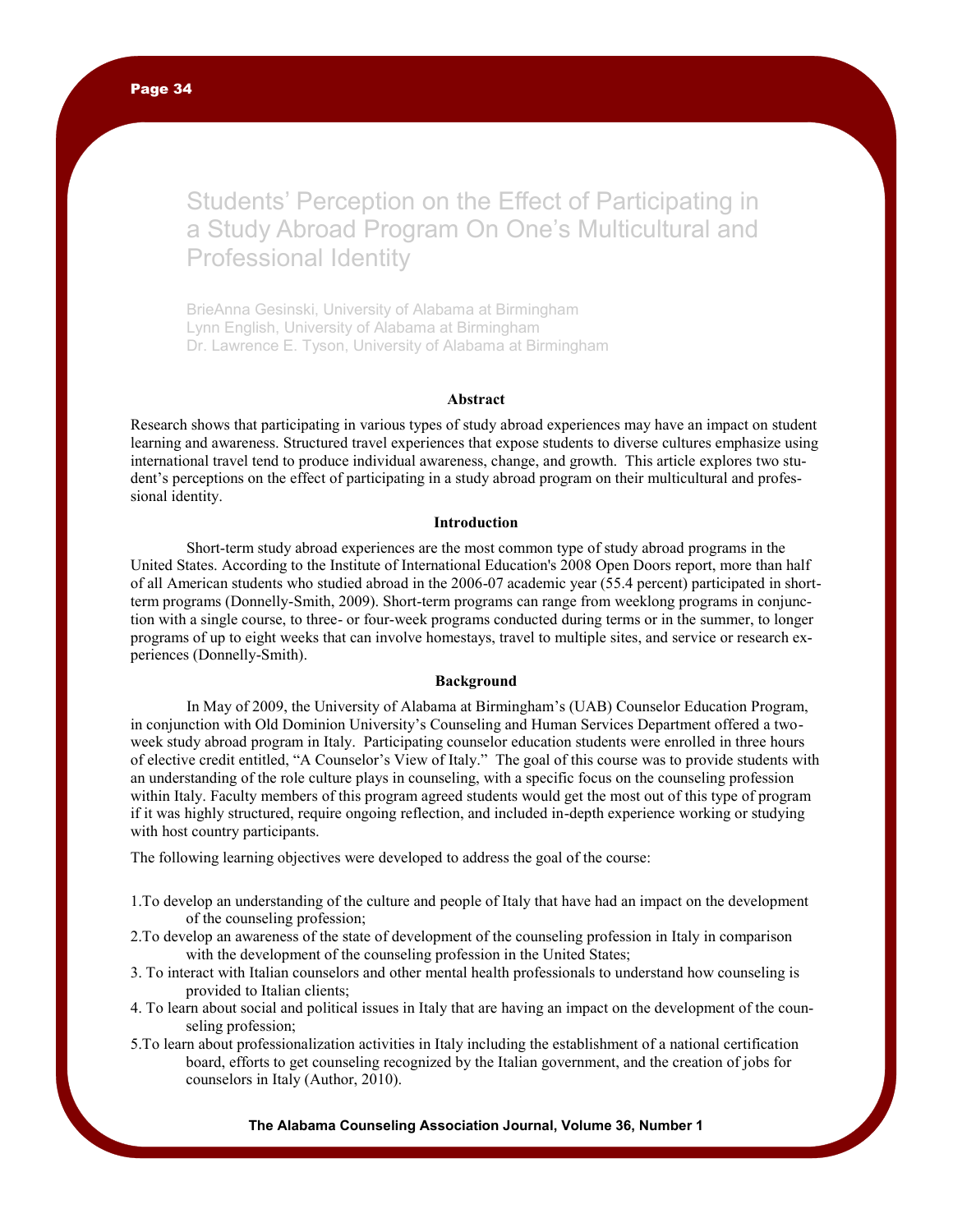During the two-week institute, participating students attended 30 hours of classroom instruction related to counseling in Italy, and special topics in counseling including areas such as legal issues in counseling, play therapy, cinema-therapy, social justice, and diversity issues in counseling. After each lesson, students were required to write a reaction to the content, relating the content to one or more multicultural principles as discussed in the course text.

According to Donnelly-Smith (2009), students have fewer authentic experiences when they spend much of their time travelling around. Spending the entire program in one locale can allow students to interact more authentically with host country residents, whether in the classroom, in service programs, or in short-term homestays. Donnelly-Smith also believes universities and colleges should also strive to offer all or at least most of their short-term programs internally, rather than relying on external service providers, many of which offer academically weak programs that are more focused on tourism.

Participants in this program spent the majority of their time in Reggello, Italy at a retreat center named *Casa Cares.* At *Casa Cares*, students ate, slept, and attended most of the 30 hours of instruction. Students also traveled to Florence to visit with mental health professionals at a mental health center and a "half-way" house. During these interactions, students attended a session with art and play therapists. Additionally while in Florence, students met with juvenile judicial authorities to learn about how mental health services were provided to juveniles who were involved in the court system. All other seminars led by Italian mental health professionals (psychiatrists, psychologists, social workers, and public educators) were held at *Casa Cares*.

Two areas of discovery were continually presented to participating students: (a) one"s multicultural identity and (b) professional identity:

*Multicultural Identity.* Cultural awareness, sensitivity, knowledge and skills are necessary ingredients for counselor multicultural competence (Burnett, Hamel, Long, 2004). Furthermore, immersion into a diverse community can often help counseling students move beyond their acquired knowledge and help impact their multicultural identity. Additionally and as important, a lack of understanding of self in relation to others is a critical error that beginning counselors often make. Therefore, understanding the socio-cultural aspects of diverse communities is an important step on the road to counseling students acquiring multicultural competency (Burnett, Hamel, Long, 2004).

By creating an opportunity for immersion into the Italian culture, students from UAB were provided opportunities to gain multicultural counseling awareness, knowledge and skills with individuals from another culture. Throughout the two-week experience, students were provided opportunities to discuss their cultural beliefs and experiences with students from other universities. They also were provided numerous opportunities to confront and explore situations and dilemmas from culturally different perspectives. These experiences were accomplished through presentations by Italian and American counseling professionals, reading literature and listening to lectures on cultural identity and multicultural counseling theories and techniques. Pope-Davis, Breaux, & Liu (1997) support these activities believing that ongoing participation in group activities with individuals of other cultures allows students to become actively involved as participants in their own learning. As a result, students are able to enhance their learning and training by directly experiencing how diverse groups define and experience themselves. Burnett, Hamel, and Long (2004) believed the depth of a cultural exposure can transforms students" perceptions of others as well as in self-relation to others. This concept most directly identified the opportunity students had to examine and articulate their multicultural identity and awareness. Supporting this Kottler (1997), believed exposure to international populations through travel provides transformative learning experiences that influence and help change the lives of the participants.

*Professional Identity.* According to Gale and Austin (2003), the lack of a specific identity for professional counselors has may causes: counselors often receive training from different certifying, licensing, and accrediting bodies; counselors often belong to multiple professional organizations that may hold opposing views; counselors often acquire multiple certificates/credentials/licenses and believe they "owe" particular groups their allegiance; and counselors may be required to adhere to different and sometimes conflicting codes of ethics.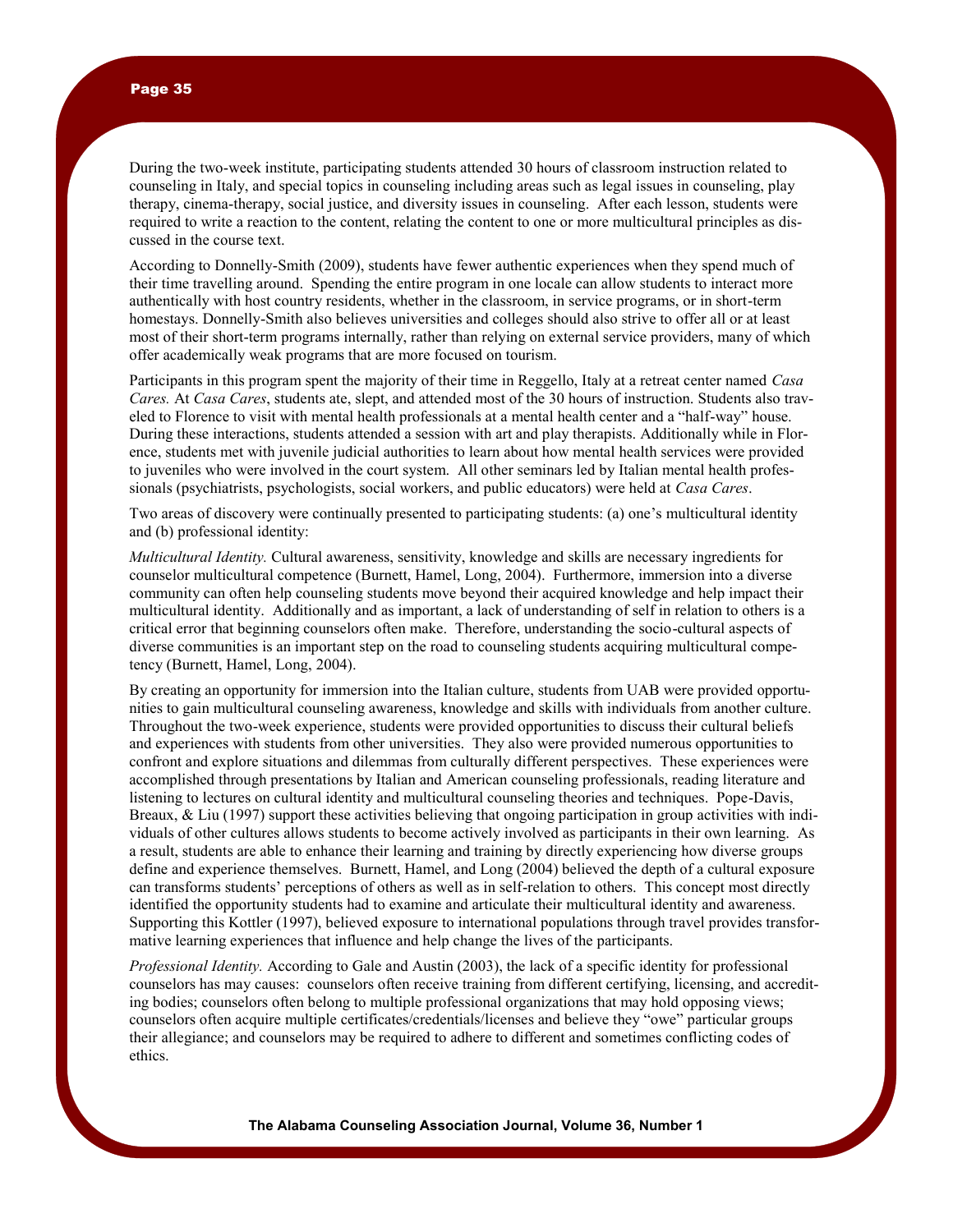Weinrach (1987) found counseling"s lack of identity understandable, proposing counseling"s identity has always been confusing, even to those who have worked in the field for decades. Weinrach suggested counseling falls somewhere between education and psychology, citing that in counseling literature, theories and role models come from these two disciplines.

An important goal for new counselors to attain is not only to develop a strong professional identity, but to also be able to articulate what that identity looks like and how it manifests itself in one"s professional life (Smith, 2001, Remley & Herlihy, 2010). Attaining a professional identity is a process not an end upon itself. Remley and Herlihy*,* further expanded on the acquisition of professional identity by stating, "developing a professional identity as a counselor includes understanding the history and development of counseling and related professions, knowing the professional roles and functions of counselors and how these are similar to and different from other professions, learning about and becoming involved in professional organizations, gaining awareness of counselor preparation standards and credentialing, and knowing how to advocate for your clients and your profession." (p. 3).

Examining one"s professional identity also requires reflective effort through study and critical engagement with others. Questioning and examining the answers to these questions seem to be paramount to obtaining a professional identity. Remley and Herlihy (2010), postulated the following questions for novice counseling students:

- 1. Are you able to explain who you are as a member of a professional group?
- 2. Are you able to articulate what you believe? and

3. Are you able to explain how you are similar and different from other fro other health professionals?

Students who attended this study away program examined these questions along with areas pertaining to multicultural identity for two weeks while examining the counseling profession in Italy.Two UAB Counselor Education master"s level students who attended the described study away program present the following narratives. Each student shares her view of the impact of participating in this program on her multicultural awareness and professional identity.

#### **Insights Into My Multicultural and Professional Identity Derived from**

#### **Participating in "A Counselor's View of Italy"**

# **Lynn English**

*Multicultural Identity.* Acclimating one"s self to another world can be difficult, but also enlightening. As a result of spending two weeks in a foreign land, I felt I developed a greater empathy for those who, in America, are unfamiliar with our customs and our primary language. I noticed in restaurants, the menus were printed in Italian, with English translations beneath. This caused me to question how many restaurants here translate their menus for their non-English speaking patrons? I also observed in Italian conversations, most people seem to speak at once, whereas here, we try to speak one at a time. One culture's polite is another culture's rude? Culture is one aspect of an individual"s personal identity, and when we, as a society, diminish a culture, we demean all individuals who identify with that culture. Italy has lost none of her charm, nor appeal, by being respectful of parts of culture that differ from the national norm; couldn"t we, in the U.S., take it a step further, and not only show tolerance, but embrace whole-heartedly, all cultures different from us?

Since coming home, I have been more aware of "hidden people," those people whom our society deems insignificant or unimportant. Some of these groups have advocates, many do not. Our culture makes an effort to promote certain groups, but too many others remain hidden. Advocacy for all is what I see as the true meaning of multicultural awareness in counseling.

*Professional Identity.* Up until the time we left in May, my professional identity was "graduate student in counselor education." I saw myself as a *future* counselor, but I was still not ready to see myself "in the big chair." I wasn"t sure exactly what this adventure was going to bring, but I felt I was ready to go wherever it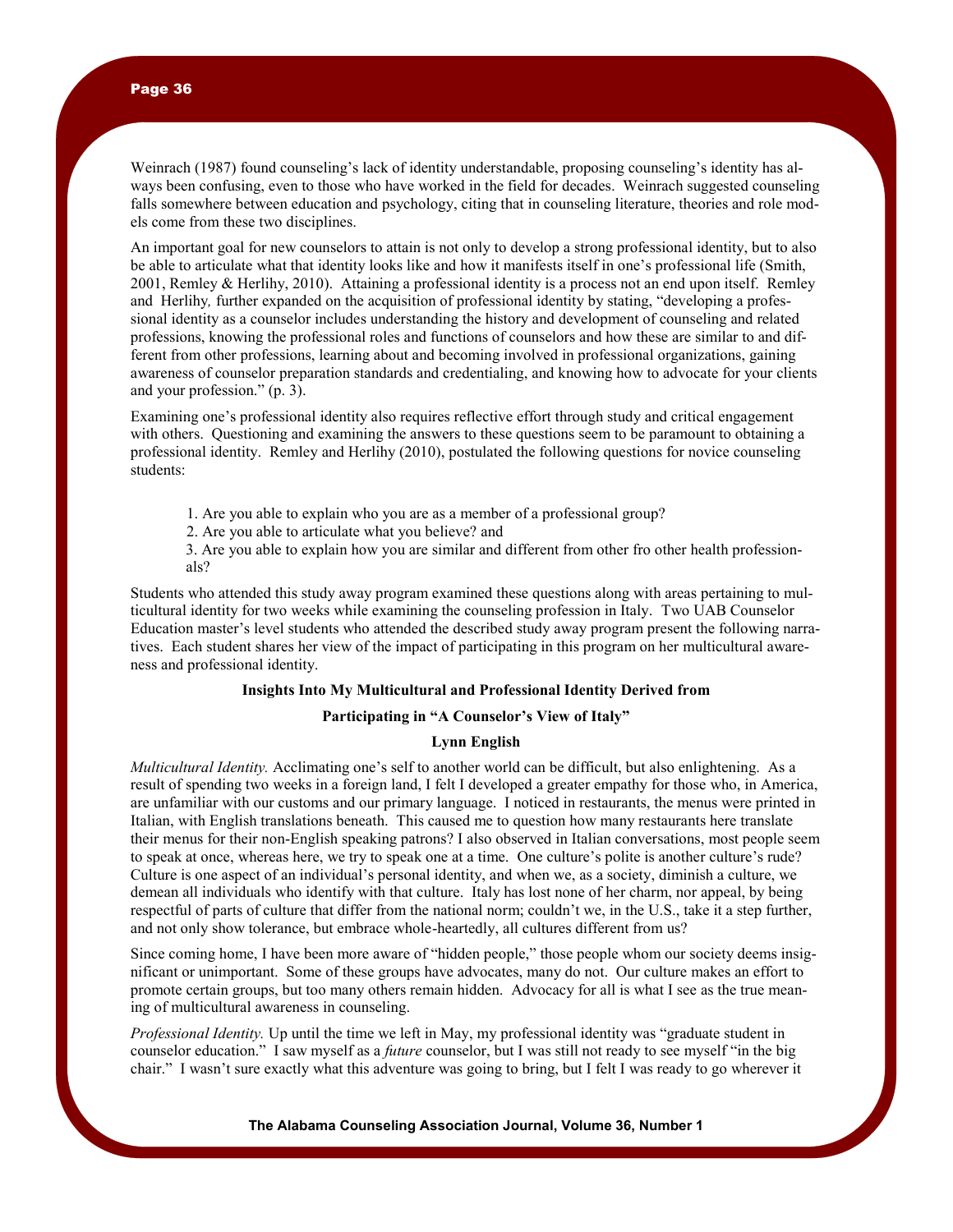led me. What I gained from this adventure was a further development of my professional identity as defined through classes and networking.

Every other day, we participated in classes: both outside and inside of our villa and some in the city of Firenze (Florence). Many of these classes addressed counseling in Italy, but there were some that addressed professional issues in counseling here in the U.S. Seminars examining Counselor Wellness, Play Therapy, Spirituality and Religion in Counseling, and Cinema-therapy all opened doors and windows for me. These are not topics taught in our graduate classes, and although we have touched on some of these topics in professional development seminars, during our time in Italy they were presented in a more thorough manner.I was also exposed to students and professors from other universities. We discussed our respective programs, the similarities (primarily due to accreditation by the Council for Accreditation of Counseling and Related Educational Programs), and the differences between programs (difference between how courses are presented and taught; and how some programs require students to complete the practicum portion of clinical training before taking their comprehensive exam, while others require students to pass their comprehensive exam before any clinical training can be taken). We also discussed our own, and each other"s, future professional plans after graduation. The professors were also intriguing, and interesting to engage in conversation outside of the classroom experience. It was a great experience to see them in a relaxed atmosphere and to hear their perspectives on our profession, which to me made them all the more admirable and approachable. These other students and professors are future professional peers, resources and contacts with whom I can communicate.

# **BrieAnna Gesinski**

*Multicultural Identity.* My overall intentions for this study abroad experience focused on my interest in learning about Italians" cultural viewpoint of counseling. Specifically, I wanted to learn how religion accompanied the peoples" support systems to cope with everyday life and stressors. Upon my arrival and quick integration into the Italian lifestyle, I formed some beliefs and assumptions based upon my observations. I believe Roman Catholicism plays a large role in the formation and support of one"s identity within the Italian culture. Roman Catholicism is a pillar of strength in which a large majority of the culture looks to for guidance, advice and support in all aspects of living. With this, I believe counseling in Italy is in the beginning stages of development due to peoples" misunderstanding of theintended purpose of professional counselors. At the present time, many individuals rely upon their priests to play the role of counselor. They turn to their faith for support in times of need and look to their priests as the sole support system outside of their families. This may be well intended; however, I believe there may be times when a priest may provide a religiously biased view of a decision with which an individual is struggling. In order for clients to make the best decision for themselves, they need to feel supported and understood by their counselor without being judged. Because of the different moral and political issues that often arise with a client, counselors need to be aware of their biases and prepared to leave their personal beliefs out of their clients" counseling sessions. As the counseling profession continues to grow and develop in Italy, I believe professional organizations must work together to establish boundaries and standards for counselors in Italy. Religion can be used as a tool for guidance and support in a client"s choices as long as the client feels comfortable and congruent with this decision and not forced to do so because of his or her counselor"s personal viewpoint.

*Professional Identity.* While in Italy, I had the opportunity to reflect and grow personally as well as a professional school counselor. I gained perspective into what makes my own life "whole" and how to work towards complete integration of my counseling style into all aspects of my life. Authenticity is an important aspect of developing a trusting relationship with one"s clients. Being congruent as a counselor in my personal and professional life will help to lay the groundwork for being an effective school counselor.

My Italian experience helped me recognize that when at home, I allow myself to be caught up in the "rat race" of success. I often forget to slow down and listen to my own body and take care of myself both physically and emotionally. This has not only de-sensitized me to my own emotions and reactions to others, but has quickly begun to erode my personal well-being.